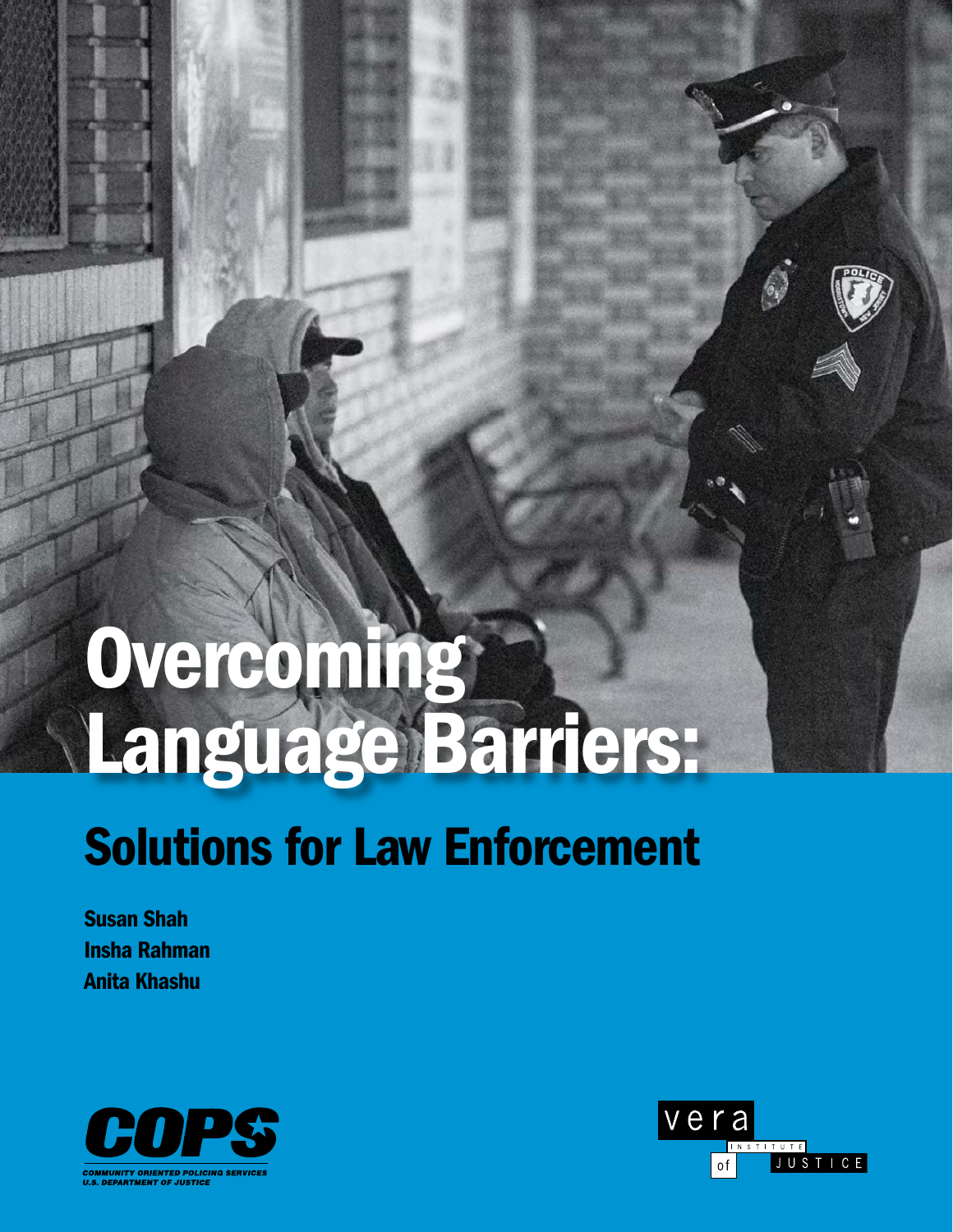#### From Vera's Director

The number of immigrants living within the United States is growing. Unlike in the past, however, many are settling in suburbs, small towns, and rural areas, bringing new cultures and languages to places previously unaccustomed to such cultural diversity.

As a result, many law enforcement agencies around the nation are dealing with unfamiliar languages as they work to ensure public safety. Overcoming these challenges is essential. When language barriers prevent immigrants from, say, reporting a crime or describing a suspect, it becomes harder for officers to provide protection or gather evidence. And police often work in high pressure situations where communication needs to happen quickly.

This report draws upon real-life lessons from Translating Justice, a project of Vera's Center on Immigration and Justice, which worked with law enforcement agencies in California, Nevada, and Ohio to develop language access plans and policies suitable for their particular jurisdictions. The report provides practical guidance for how law enforcement agencies of different sizes, capacities, and circumstances can begin to address language barriers they encounter.

For more information about Vera's Translating Justice project or other technical advice on overcoming language barriers, visit www.vera.org/ translatingjustice or call (212) 334-1300.

Michael P. Jacobson Director, Vera Institute of Justice

#### Executive Summary

In order to do their jobs effectively and safely, sworn and civilian law enforcement personnel must be able to communicate with the people they serve—including the growing number of immigrant communities that do not speak English well.

While it may seem daunting to take on the task of overcoming language barriers, there are cost-effective steps that agencies can take. And these steps can be tailored to meet each agency's unique needs and capacities.

The practical suggestions offered in this report range from relatively simple—such as training staff on how to utilize telephonic and "ad hoc" interpreters—to the comparatively ambitious—such as pooling language resources among local government agencies. For those law enforcement agencies that are able to develop a comprehensive language assistance response, this report offers guidance on how to create language access policies, staff trainings, and partnerships with local community organizations to educate immigrant residents.

Whether or not your agency is able to implement all of the strategies suggested in this report, you will learn from what other departments have done. You may even be inspired to adapt these practices, adding to the growing list of innovations in this important topic in law enforcement.

This project was supported by Cooperative Agreement #2005-HS-WX-K001 by the U.S. Department of Justice Office of Community Oriented Policing Services. Points of view or opinions contained in this document are those of the authors and do not necessarily represent the official position or policies of the U.S. Department of Justice.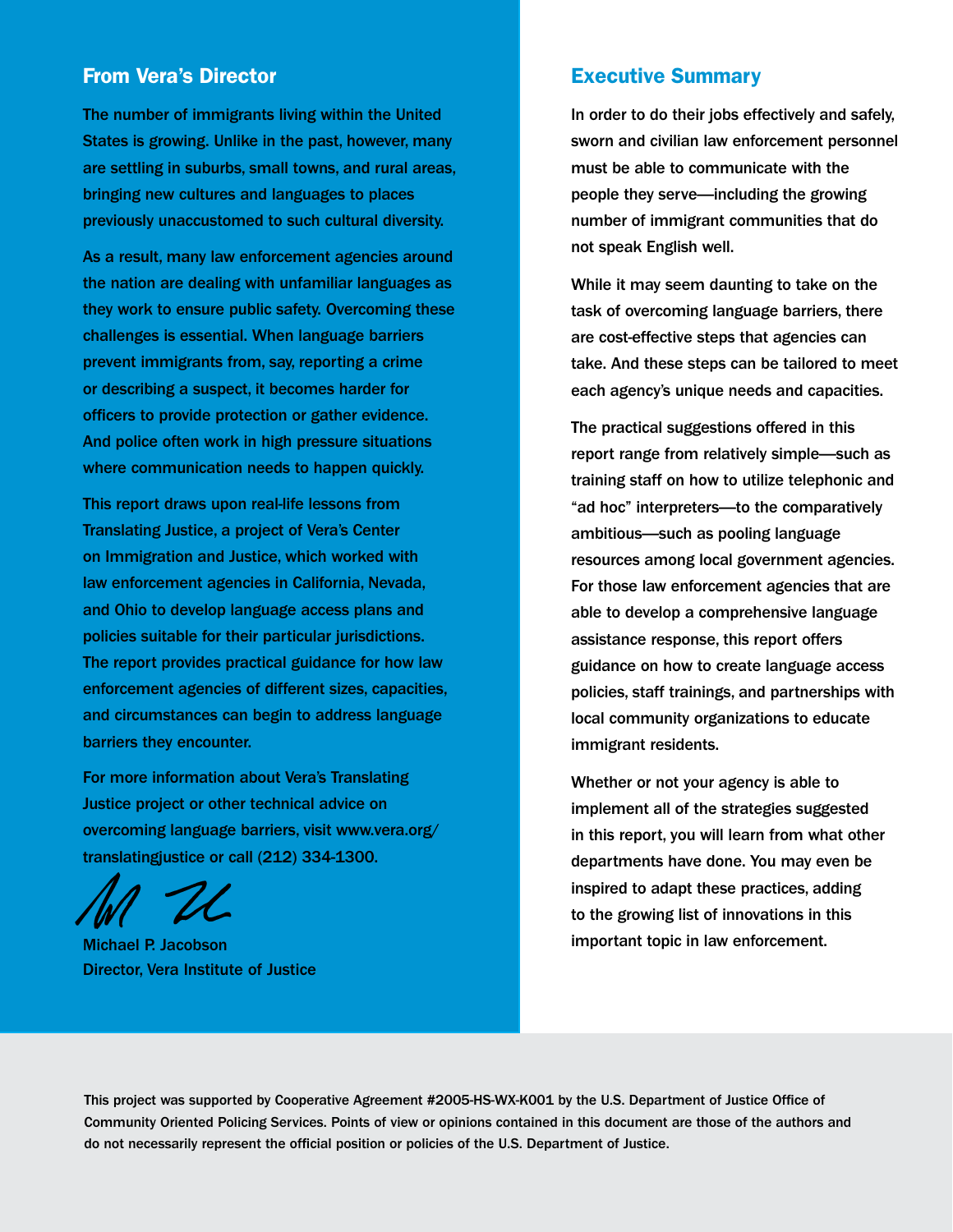"At the core of community policing are partnerships and problem solving, but those essential elements can be hindered if law enforcement is not able to communicate with the growing diverse population in this country. Recognizing the need to improve communication and interaction with limited English proficient individuals is among the next steps in advancing community policing. By developing and implementing a language access plan, law enforcement agencies will be able to strengthen their policecommunity relations, increase trust, and be better positioned to address public safety problems."

CARL R. PEED, Director, U.S. Department of Justice Office of Community Oriented Policing Services

## **Overcoming** Language Barriers:

## Solutions for Law Enforcement

| A Changing Population Requires a Change in Law Enforcement                   | 3  |
|------------------------------------------------------------------------------|----|
| How Law Enforcement Can Bridge the Language Gap                              | 6  |
| Know Who You are Serving                                                     | 8  |
| <b>Establish Language Access Policies and Protocols and Evaluate Success</b> | 9  |
| <b>Educate Staff About Language Access</b>                                   | 11 |
| <b>Identify and Train Bilingual Staff</b>                                    | 11 |
| Notify the Public About Your Agency's Language Assistance Services           | 13 |
| <b>Pool Language Access Resources</b>                                        | 13 |
| It is Possible to Ensure Language Access                                     | 14 |
| <b>Strategies for Your Agency to Ensure Language Access</b>                  | 15 |
| <b>Resources</b>                                                             | 16 |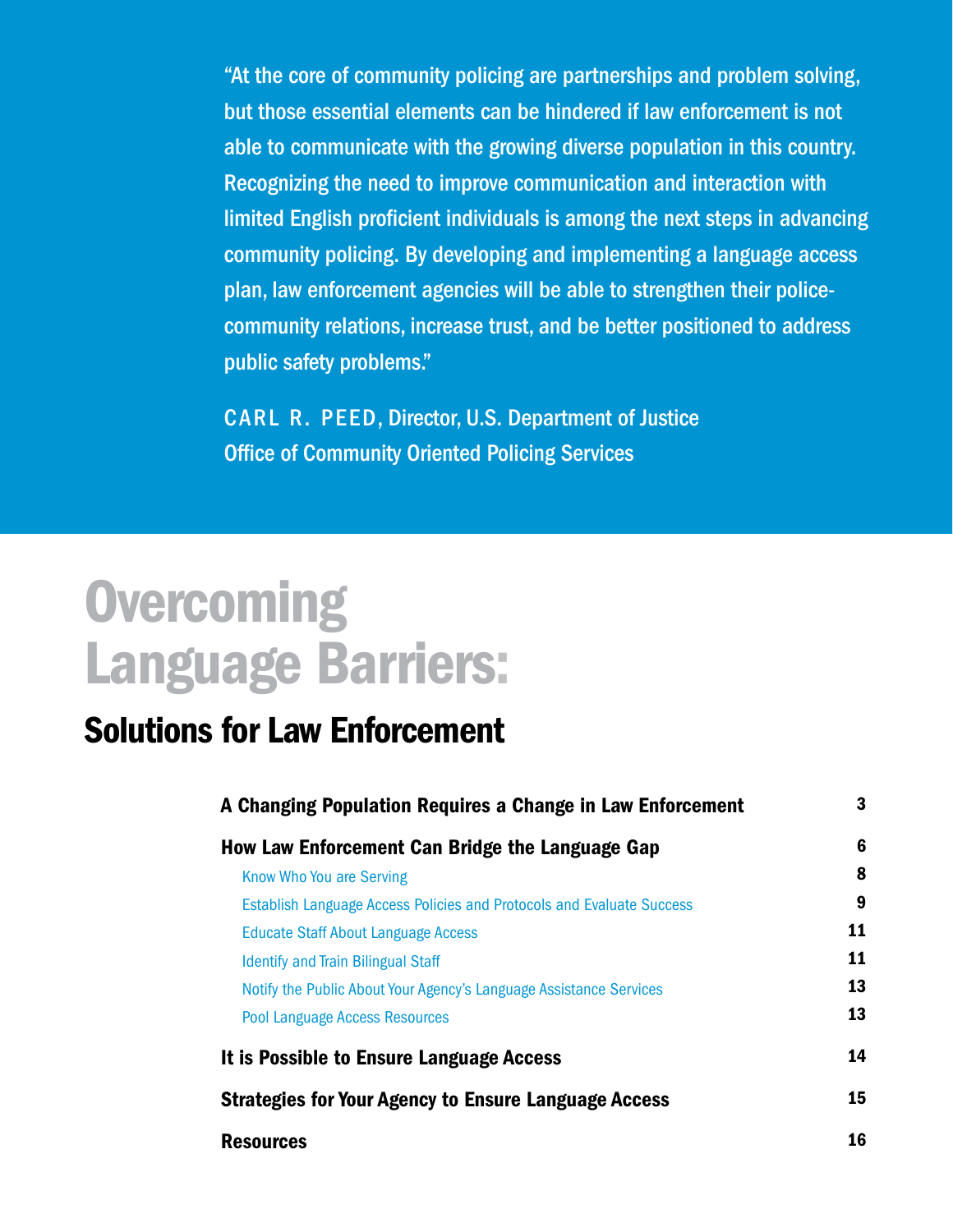Around five o'clock one morning, a police officer driving along Main Street sees a beat-up car swerve erratically as it approaches an empty intersection. The car slows but continues through the red light, so the officer begins to follow, turning on his emergency light bar. Moments later, the officer approaches the car on foot as the driver, slumped in his seat, slowly lowers the window. The officer asks the driver for his license and registration. *"¿Qué?"* the man replies, still slumped forward. The officer repeats his question. *"No hablo inglés,"* is the reply. The third time he asks, the police officer mimes the motion of removing a wallet from his back pocket. The driver reacts by opening the door and starting to get out. "Stay in the car and put your hands on the steering wheel," the officer commands, abruptly. But still the driver does not understand.

> Whether during a routine car stop or in a high stakes homicide investigation, as a law enforcement officer you need to be able to communicate effectively to do your job. Yet, as growing numbers of immigrants become more geographically dispersed throughout the United States, incidents like the one described above—where communication breaks down—are commonplace.

> Law enforcement agencies of diverse sizes and means around the country are responding with a variety of promising and effective new strategies for communicating with victims, suspects, and witnesses who speak little or no English. Even where police departments and sheriffs' offices have limited resources and few or no bilingual officers, some have found ways to bridge the language gap and make services more accessible.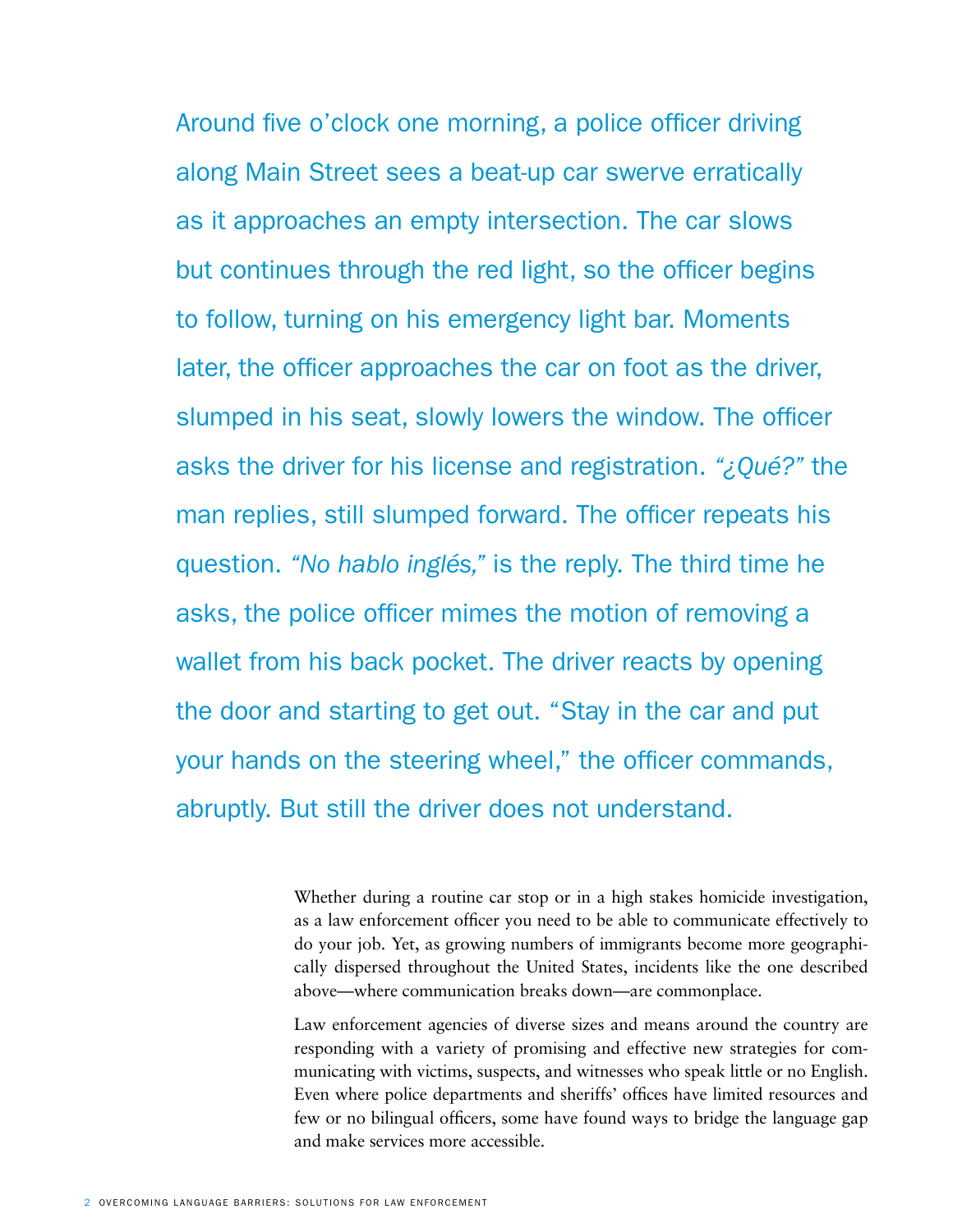"Our population is much different than it was 19 years ago, when I first became sheriff. I've taken an oath to serve and protect all in my county, not just the ones who we can understand. There are so many times when a language barrier could cost someone his or her life."

SHERIFF GENE KELLY, Clark County, Ohio

This report highlights a range of tools that law enforcement agencies can use to improve communication with non-English speaking persons within their jurisdictions. It draws upon lessons learned from a project involving the Vera Institute of Justice and law enforcement agencies in Anaheim, California; Clark County (Las Vegas), Nevada; and Clark County, Ohio, that was funded by the U.S. Department of Justice's Office of Community Oriented Policing Services. (For more information about this project, see About Translating Justice on page 6.)

## A Changing Population Requires Changes in Law Enforcement

In recent years, the United States has seen the biggest wave of immigration since the early 20th century. The number of U.S. residents born in a different country increased by 57 percent between 1990 and 2000, going from 19.8 million to 31.1 million.<sup>1</sup> Most of the new arrivals emigrated from Latin America, although many traveled from Asia and Africa. In comparison, Europe, once the primary source of immigrants, now contributes a relative trickle. Even faced with increased border, port, and airport security since September 11, 2001, large numbers of immigrants continue to arrive.

In another departure from the past, today's newcomers are moving beyond gateway cities like New York and Los Angeles and settling in suburbs, small towns, and rural areas, attracted by greater economic opportunity and a lower cost of living. Latino immigrants—predominantly from rural Mexico—are now the backbone of the seasonal and year-round agricultural workforce in a growing number of rural areas across the Midwest and South. Western states, meanwhile, have seen growth in a variety of immigrant groups. More than one-third of the nation's foreign-born population lived in the West in 2000; most were of either Hispanic or Asian origin.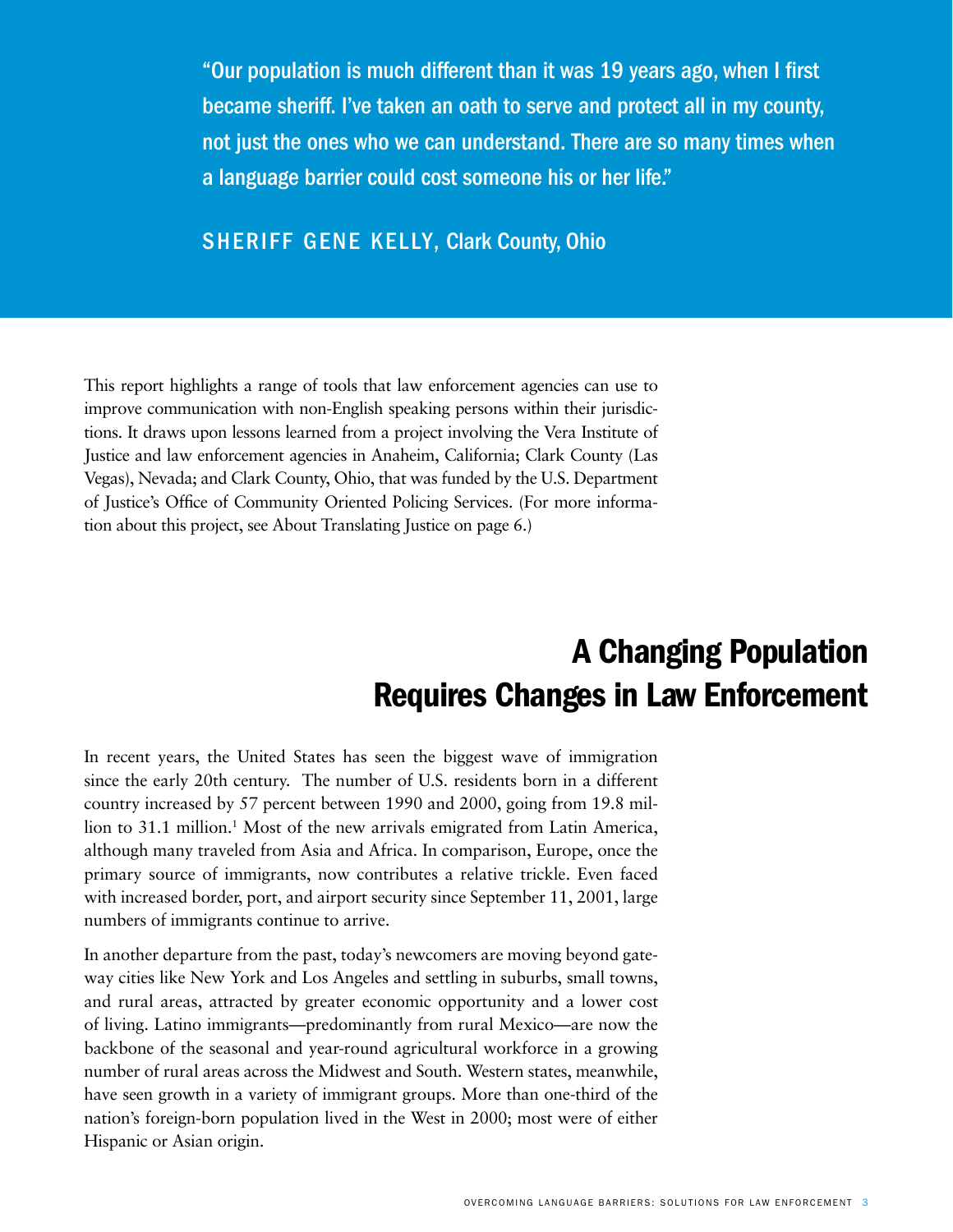Today's immigrants bring with them a diverse range of cultures and, more critically, languages. The 2000 Census found that almost 20 percent of U.S. residents speak a language *other* than English at home, and 8 percent qualify as limited English proficient (LEP).<sup>2</sup> For public safety and social service agencies, the challenge of communicating and building trust with these new residents can be immense.

As first responders for public safety, law enforcement personnel face a special burden. Police officers cannot perform their duties well when they cannot communicate with the people they serve. When language barriers prevent individuals from reporting a crime or describing a suspect, for example, it becomes that much harder for police to gather evidence or provide protection. As one officer said, "Language discordance is our biggest challenge when serving the Hispanic community. The language barrier makes it very, very frustrating to get our work done." Language barriers can even threaten the safety of officers: being unable to communicate with an armed suspect can dangerously exacerbate a life-or-death situation.

The obstacles associated with language barriers are often complicated by the fact that many LEP persons fear the police and go to great lengths to avoid contact with them. Especially in a political environment where immigrants' legal status is a prominent issue of national debate, more and more immigrants—particularly those who do not speak fluent English—are staying away from public services and government institutions. As community members often explain, "Even with immigrants who are here legally, they are suspicious of and fear the police."

#### Glossary

- BILINGUAL: Able to speak effectively in two languages.
- IMMIGRANT: A person who leaves one country to settle in another. Motives for immigration can include economic, religious, political, or social factors.
- A Interpretation: The process of orally rendering communication from one language into another. *Interpretation deals with oral or signed speech.* Someone who interprets is called an interpreter.
- LANGUAGE ACCESS: A term used to describe an agency or organization's efforts to make its programs and services accessible to LEP individuals.
- $\blacktriangleright$  LIMITED ENGLISH PROFICIENT (LEP): A person is LEP if his/her native language is not English and s/he has a limited ability to speak, read, write, or understand English.
- **A TELEPHONIC INTERPRETING SERVICE: An over-the-phone interpretation service in which off-site interpreters assist** public and private organizations in communicating with people who are LEP.
- **A TRANSLATION: Changing a written text from one language into an equivalent written text in another language.** *Translation deals with written texts*. A translator performs the act of translating.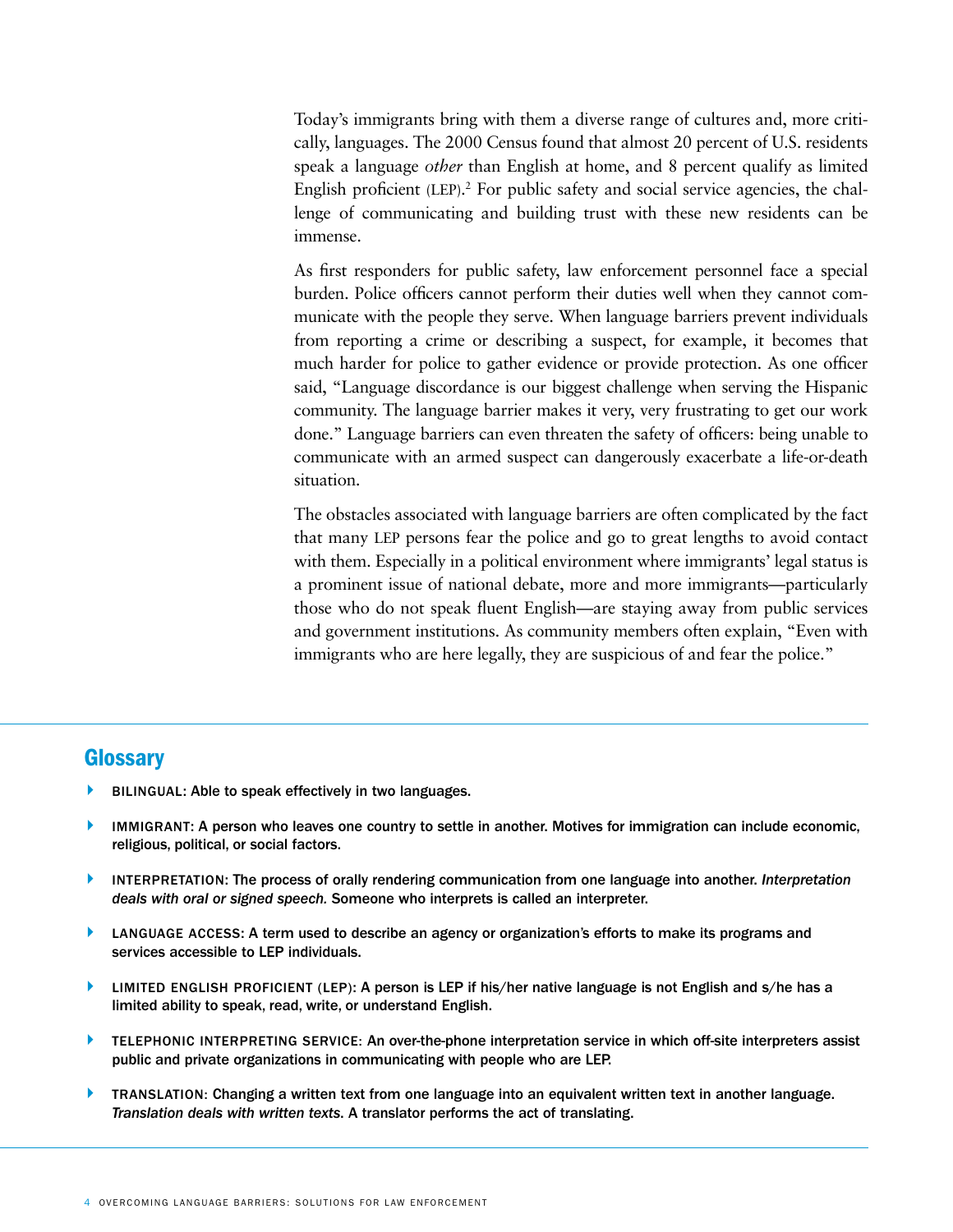

#### Community policing programs, in particular, require police and the communities they serve to be able to trust each other and cooperate. Achieving this kind of relationship presumes effective and open communication between officers and residents, including those who are not fluent in English. The task of communicating and developing trust with LEP individuals may seem especially formidable, yet many law enforcement agencies *are* figuring out how to do this.

It is important to note, moreover, that federal law mandates that law enforcement agencies find ways to overcome language barriers. Under Title VI of the Civil Rights Act of 1964 (42 U.S.C. §2000d et seq.), police agencies that receive any federal assistance must take reasonable steps to ensure that their services are meaningfully accessible to those who do not speak English well. Not to do so could constitute national origin discrimination.

#### Percent Change in the U.S. Foreign-Born Population by State, 1990–20003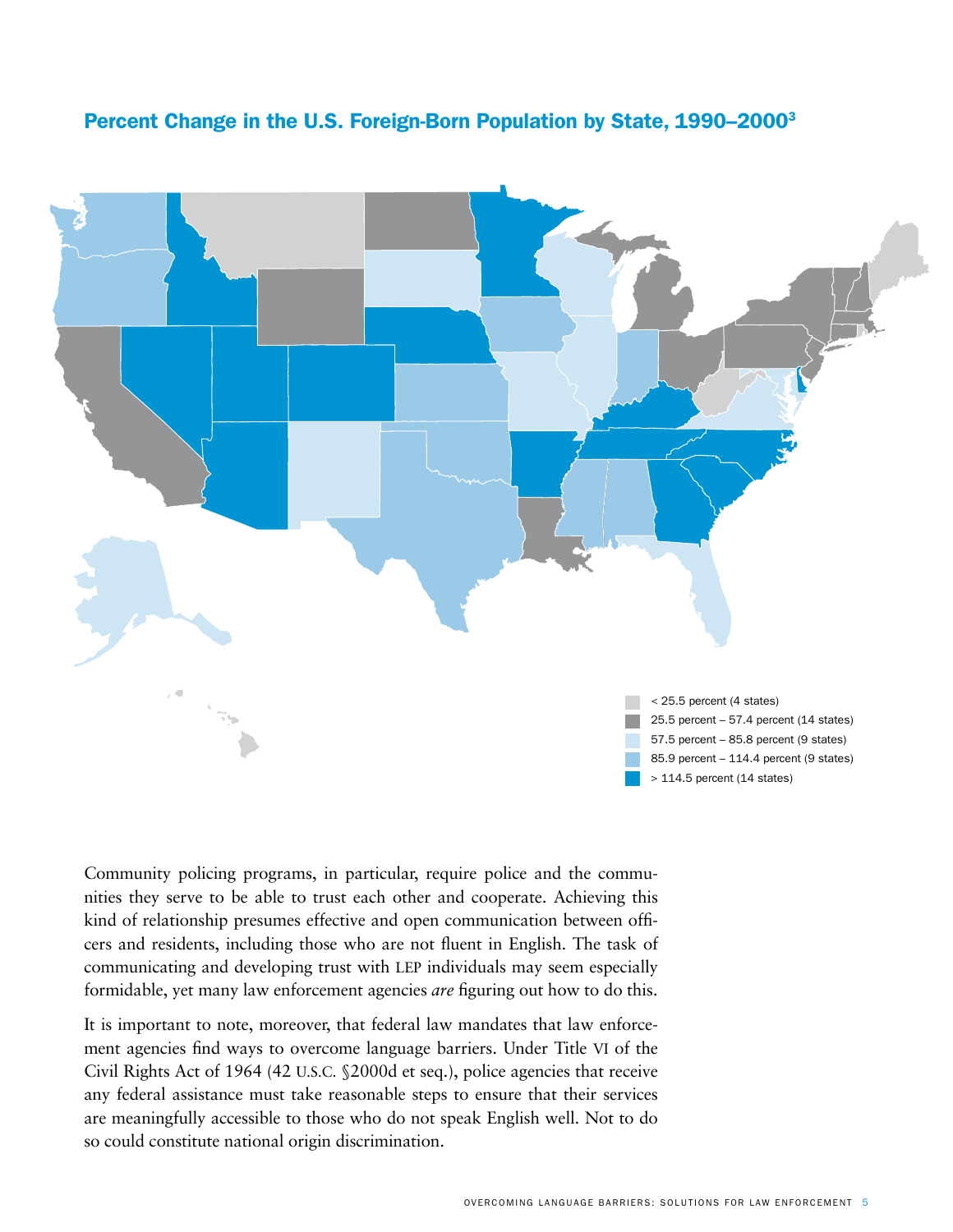## How Law Enforcement Can Bridge the Language Gap

Whether your agency interacts with LEP individuals only occasionally or on a daily basis, you will find it useful to plan and identify language resources. The examples provided in this report illustrate how three diverse law enforcement agencies found ways to minimize language barriers. Each of the following sections highlights a different strategy and considers relevant issues for implementing it. All of the strategies highlighted here may not be appropriate for your agency's needs, but they do illustrate some of the varied ways in which agencies have made their services more accessible to LEP populations.

In addition to considering the strategies described in this document, you may also want to read Executive Order 13166 Limited English Proficiency Resource Documents: Tips and Tools from the Field, which is available online (see Resources on page 16). This report, developed by the Department of Justice's Civil Rights Division, includes information about language access tips, tools, and practices identified in informal surveys of court personnel, social service providers, police departments, 911 call centers, and several other agencies.

Which strategies you ultimately choose to pursue will depend on factors like your jurisdiction's LEP population, department size, and available resources. As patrol officers, 911 operators, and front-desk staff typically have the most contact with the public, they should be consulted as you develop and plan your agency's language access strategy.

#### About Translating Justice

The Vera Institute of Justice launched its Translating Justice technical assistance project to respond to the need among criminal justice practitioners for strategies that can bridge the language gap between police and LEP individuals. Translating Justice provides tailored training, consulting services, and best practices research to law enforcement agencies faced with serving increasingly multilingual jurisdictions.

The project's services include demographic data analysis, qualitative research through interviews and focus groups, and strategic planning sessions with key stakeholders to identify and develop effective approaches to bridge the language divide.

In its first year of operation, Translating Justice collaborated with the Anaheim Police Department in California, the Clark County Sheriff's Office in Ohio, and the Las Vegas Metropolitan Police Department in Clark County, Nevada. While diverse in their size, available resources, and the populations served, all three sites were facing increases in their number of contacts with people who were LEP, and were committed to bridging the language gap between their staff and their jurisdiction's LEP residents.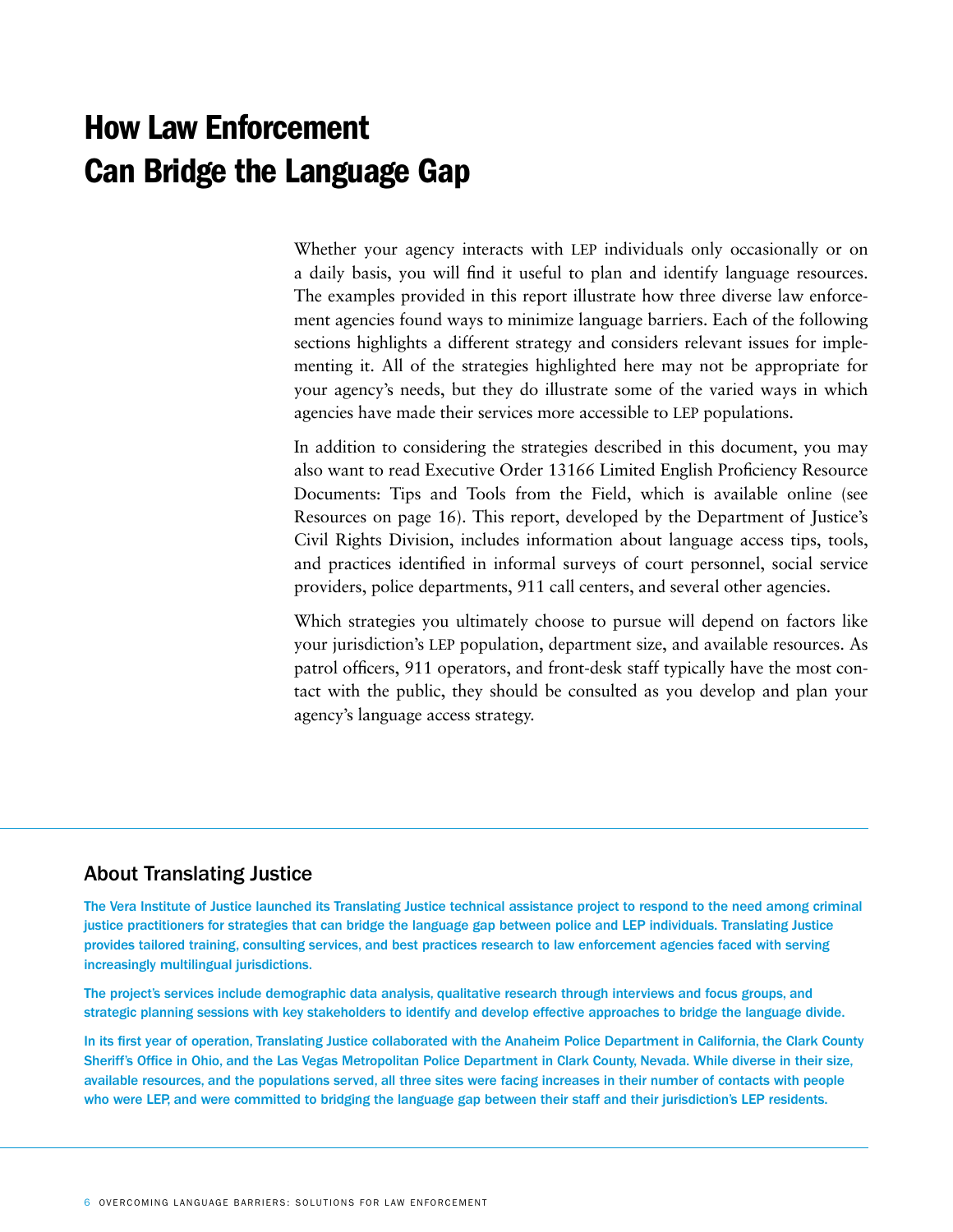## Profiles of Agencies that are "Translating Justice"

| <b>Anaheim, California</b>                                                                                                | <b>Clark County, Nevada</b>                                                  | <b>Clark County, Ohio</b>                                             |
|---------------------------------------------------------------------------------------------------------------------------|------------------------------------------------------------------------------|-----------------------------------------------------------------------|
|                                                                                                                           |                                                                              |                                                                       |
| <b>AGENCY</b>                                                                                                             | <b>AGENCY</b>                                                                | <b>AGENCY</b>                                                         |
| Anaheim Police Department                                                                                                 | Las Vegas Metropolitan Police<br>Department                                  | Clark County (Ohio) Sheriff's Office                                  |
| <b>CITY POPULATION</b>                                                                                                    | <b>COUNTY POPULATION</b>                                                     | <b>COUNTY POPULATION</b>                                              |
| 350,000                                                                                                                   | 1.8 million                                                                  | 140,000                                                               |
|                                                                                                                           |                                                                              |                                                                       |
| <b>SWORN OFFICERS</b>                                                                                                     | <b>SWORN OFFICERS</b>                                                        | <b>SWORN STAFF</b>                                                    |
| 400                                                                                                                       | 3,000                                                                        | 128                                                                   |
|                                                                                                                           |                                                                              |                                                                       |
| <b>BILINGUAL OFFICERS</b>                                                                                                 | <b>BILINGUAL OFFICERS</b>                                                    | <b>BILINGUAL DEPUTIES</b>                                             |
| 64 certified Spanish speakers<br>6 certified Vietnamese speakers<br>Many more bilingual officers who are<br>not certified | 204 certified Spanish speakers<br>No one certified in other languages        | 1 Spanish speaker, working part time                                  |
| <b>BILINGUAL CIVILIAN STAFF</b>                                                                                           | <b>BILINGUAL CIVILIAN STAFF</b>                                              | <b>BILINGUAL CIVILIAN STAFF</b>                                       |
| 32 certified Spanish speakers                                                                                             | 84 certified Spanish speakers                                                | No bilingual staff                                                    |
| 1 certified Vietnamese speaker                                                                                            | No one certified in other languages                                          |                                                                       |
|                                                                                                                           |                                                                              |                                                                       |
| <b>IMMIGRANT POPULATION</b>                                                                                               | <b>IMMIGRANT POPULATION</b>                                                  | <b>IMMIGRANT POPULATION</b>                                           |
| 50% of the overall population<br>is Latino                                                                                | 25% of the overall population<br>is Latino                                   | Mexicans make up the majority of<br>the new immigrant population      |
| 7% Asian (including Vietnamese                                                                                            | 6% Asian (mostly Filipino, but some                                          |                                                                       |
| Filipino, Korean, and Chinese)<br>Growing Arab/Muslim community                                                           | Vietnamese and Korean)                                                       |                                                                       |
|                                                                                                                           |                                                                              |                                                                       |
| <b>KEY CHALLENGE</b>                                                                                                      | <b>KEY CHALLENGE</b>                                                         | <b>KEY CHALLENGE</b>                                                  |
| The immigrant community is multi-                                                                                         | There is a very rapidly growing and                                          | Latino seasonal migrant workers are                                   |
| ethnic and multilingual. Anaheim is<br>also home to Disneyland, a major                                                   | diverse immigrant population drawn<br>by the low cost of living and continu- | now remaining in Ohio year round<br>due to the low cost of living and |
| tourist destination that attracts a                                                                                       | ing economic opportunities in the                                            | employment opportunities with local                                   |
| year-round tourist population from                                                                                        | gaming and construction industries.                                          | factories and the agricultural                                        |
| across the country and overseas.                                                                                          | Las Vegas' economic opportunities<br>have posed significant recruitment      | industry. There are few bilingual<br>resources in the county.         |
|                                                                                                                           | challenges for the agency, particularly                                      |                                                                       |
|                                                                                                                           | for filling uniformed positions.                                             |                                                                       |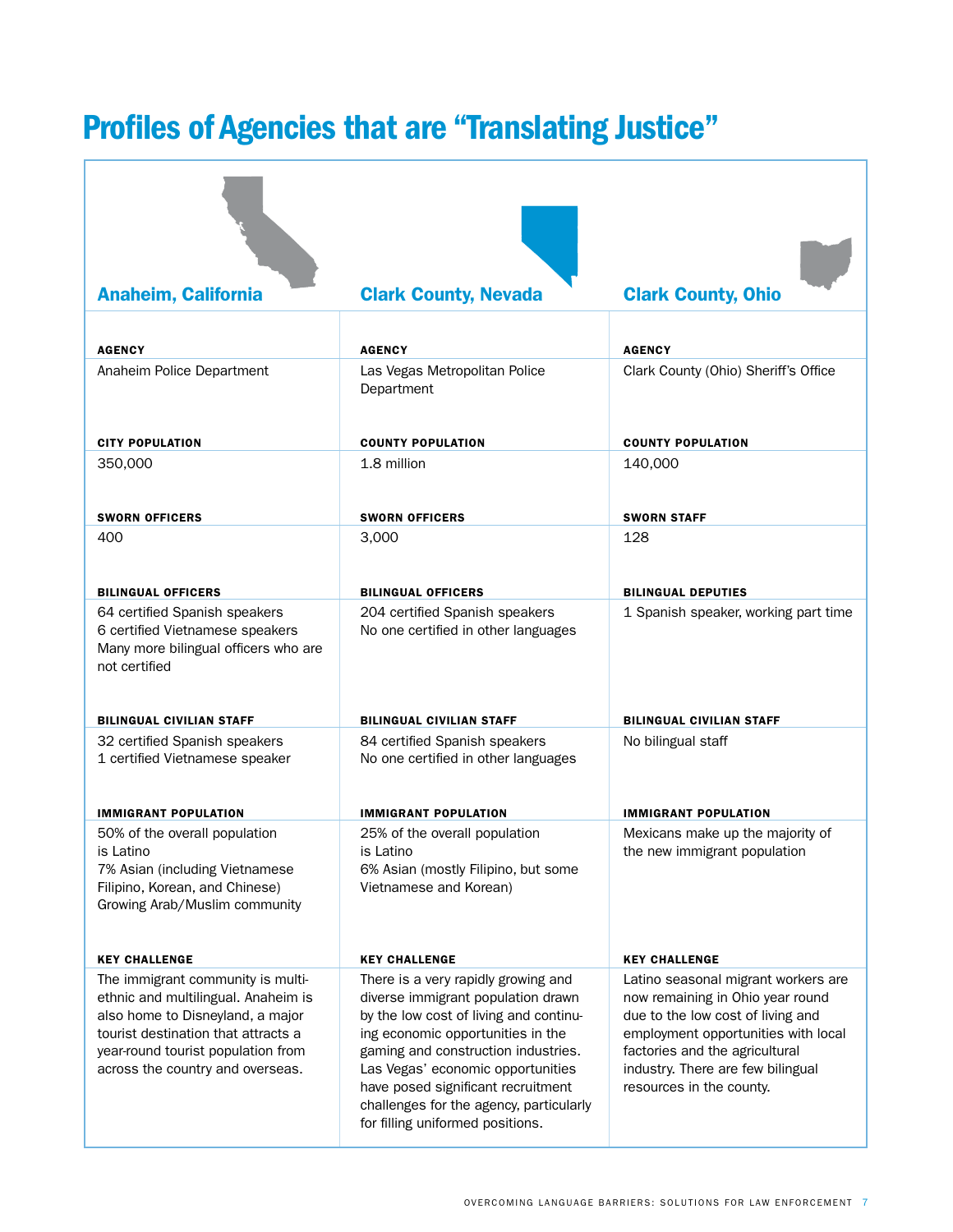#### Know Who You are Serving

To be effective in fighting crime and protecting residents, a law enforcement agency needs to understand the changing demographics of the communities in its jurisdiction. Information about residents' characteristics and the languages they speak can help your agency make more informed decisions about allocating resources and recruiting and deploying staff. Your department should determine how such data can be easily collected and analyzed. For example, your agency could add a disposition code for all contacts made with LEP individuals when documenting an "event" into the Computer-Aided Dispatch (CAD) system. Then, should the data show, for example, that large numbers of Spanish-speaking residents live in a particular area command, you might want to place a bilingual Spanish-speaking employee at that station's front desk. Agencies may also want to compare demographic data with data about how often police have contact with LEP individuals. This comparison could shed light on whether LEP populations are fully accessing services. Easy ways to gather this information include keeping a front-desk log for station walk-ins, routinely polling officers during roll call training, and analyzing call information from telephonic interpreting service providers or other language service providers.

For a more accurate picture of a jurisdiction's residents, agencies can look at demographic data collected by the U.S. Census Bureau, city and state agencies such as departments of education and city planning, state and municipal court systems, local hospitals, and even marketing and research companies.<sup>4</sup> Specifically, you may want to look for information on race/ethnicity, language spoken at home, English proficiency, and education levels of the people in your command area. Keep in mind, however, that data on race and ethnicity cannot always tell

#### Collecting Demographic Data

Your agency can get demographic data from

- the decennial U.S. Census and Census American Community Survey at www.census.gov
- federal, state, and city departments of education
- $\blacktriangleright$  federal, state, and city departments of health
- municipal and state courts
- private research and marketing companies
- tables and maps of the 30 most commonly spoken languages at www.mla.org/census\_main

To gain a better understanding of rapid population growth in Las Vegas, demographers and city planners at the city's Department of Information Technologies purchased comprehensive 2005 demographic data from a research company. Using specialized mapping software, the planners plotted various demographic indicators—including race and language within each of the county's seven police area commands. This data provided area command captains with a better sense of the immigrant population in their jurisdictions, helping them to plan and allocate resources to improve communication with LEP residents.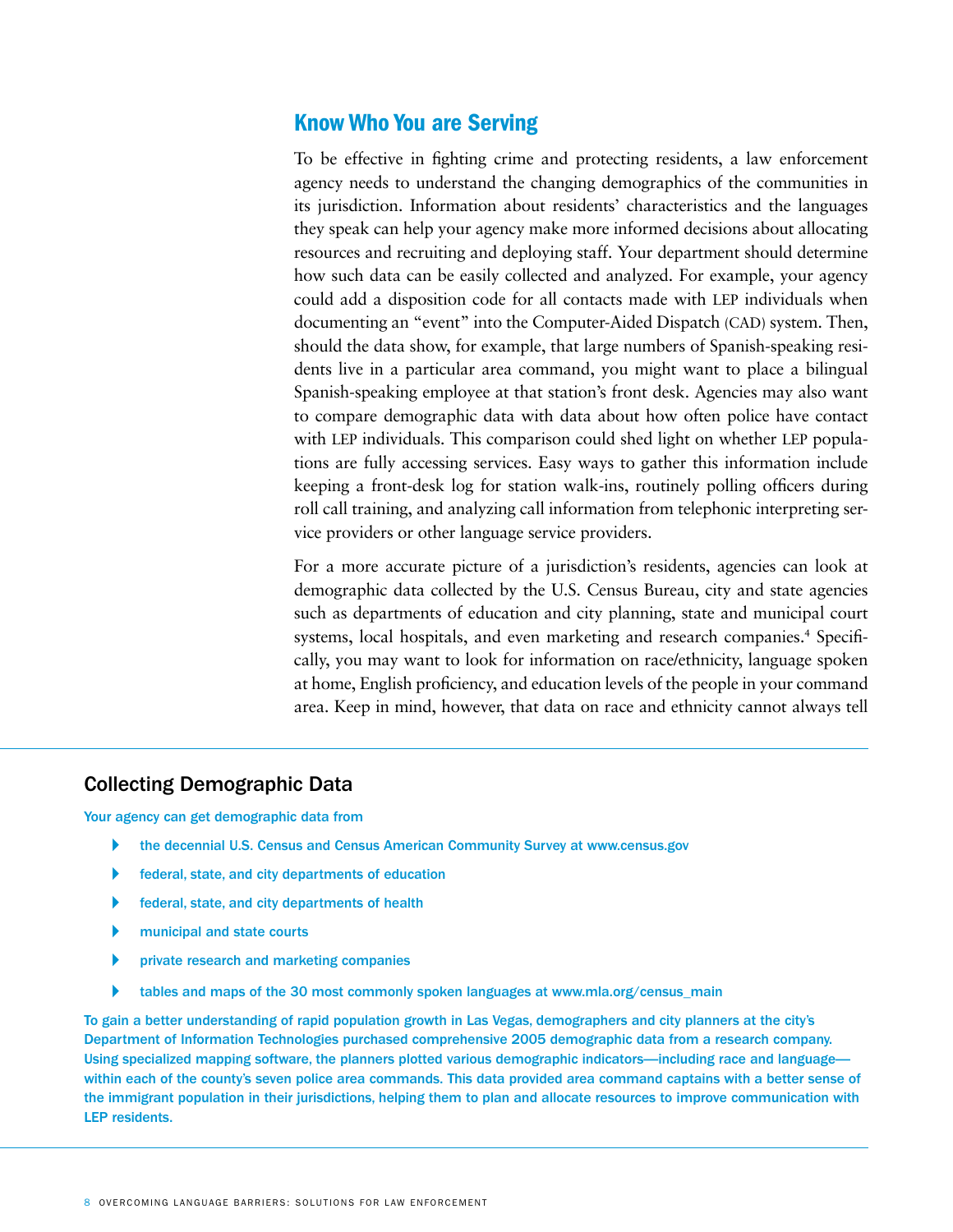you precisely what language is spoken. There are, after all, as many Asian languages as there are Asian countries, and some countries have more than one language group. In India, for example, more than 30 languages are spoken.

It can also be helpful to supplement this demographic data with information gathered from community- and faith-based organizations and social service providers. These organizations—particularly those that serve new immigrants—can help identify emerging demographic trends that are too recent to be documented by formal counts such as the U.S. Census. Alternatively, it may be beneficial to use an independent organization to collect the data because community members may be reluctant to share demographic information for law enforcement purposes.

A growing number of police departments across the country are also finding it helpful to collaborate with their local city planning agency to collect and map this kind of data on an ongoing basis.

#### Establish Language Access Policies and Protocols and Evaluate Success

Law enforcement agencies operate within a culture of policies and procedures. Agencies have policies on almost every aspect of an officer's job, from uniform dress code and instructions on when to wear a protective vest, to procedures for making arrests and use of force protocols. Not surprisingly, a growing number of agencies are developing policies for interacting with persons who are LEP. Without a written policy or protocol, a program or service is at risk of being implemented incompletely and, perhaps, incorrectly. A written language access policy can guide officers and civilian staff on how and when to use language services. It also formalizes a department's commitment to ensuring access for residents who do not speak English well.

The specific elements of your plan may vary according to your agency's resources and the LEP population served. In a policy guidance for recipients of federal assistance, the Department of Justice identified four factors that should be considered when developing a language access policy and plan: demographics of the population served, frequency of contact with LEP persons, nature of the contacts with LEP persons, and agency resources. $5$ 

A growing number of agencies are developing policies for interacting with persons who are limited English proficient.

#### Developing a Language Access Policy and Plan

Ohio's Clark County Sheriff's Office recently developed a language access policy and plan. Recognizing that a growing number of Latino immigrants reside in the county year-round rather than just during the peak migrant worker season, the sheriff's office purchased handheld translators, secured a telephonic interpretation contract, and developed a volunteer interpreter roster of bilingual community members and city staff. This was done in conjunction with developing a language access policy, ensuring that staff uses the new language assistance services effectively.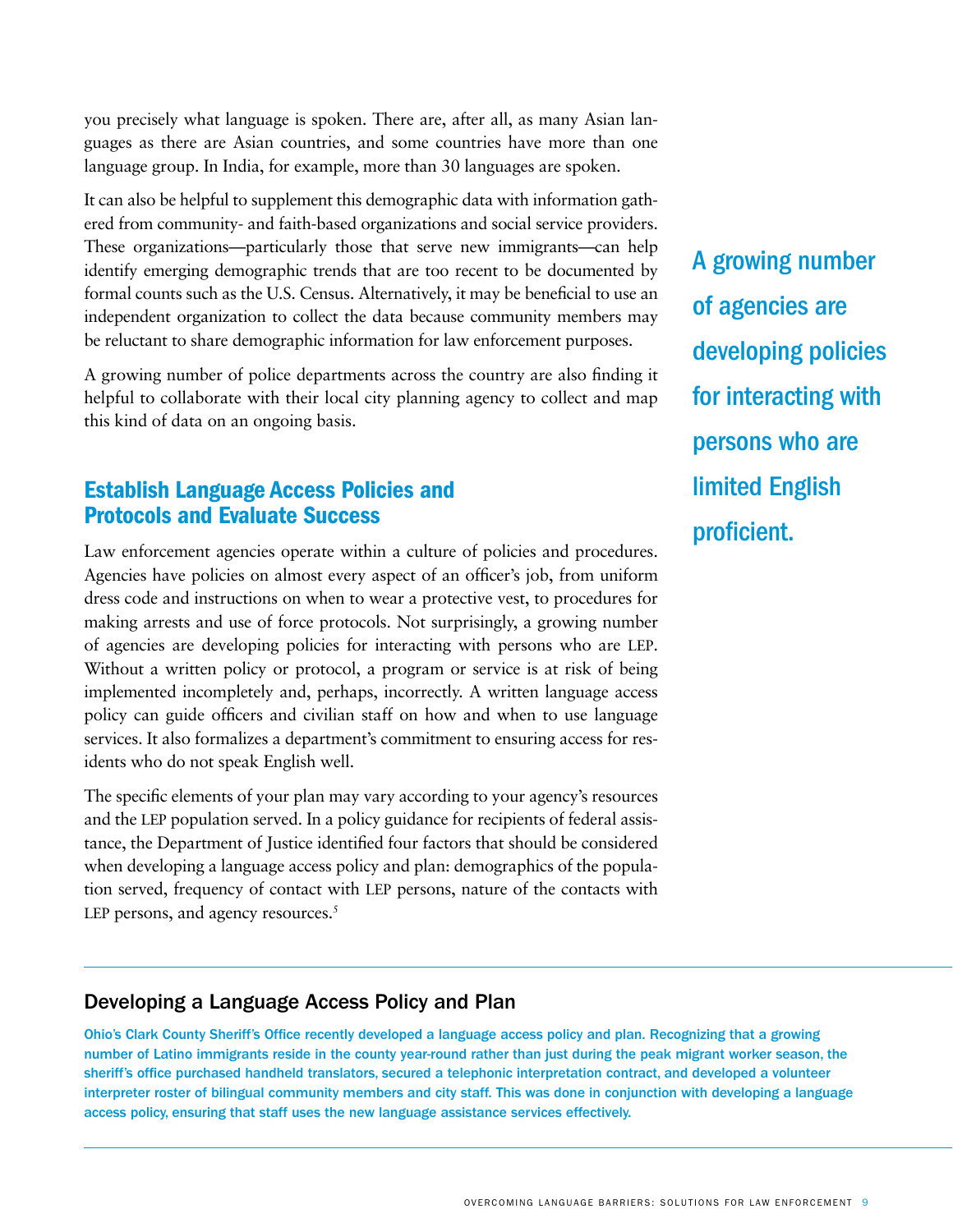Most law enforcement language access plans generally include the following:

- A A glossary of commonly encountered terms (such as "language access," "limited English proficient," "interpretation," and "translation");
- A A procedure for officers and staff on how to access language assistance services under different circumstances, including when receiving and responding to requests for assistance, making enforcement stops, conducting field investigations and witness interviews, conducting custodial interrogations, carrying out intake and booking responsibilities, and performing other law enforcement operations;
- A A protocol for training personnel on the language access policy and effective use of the agency's language assistance services;
- A Information about training and certifying interpreters and bilingual personnel; and
- $\blacktriangleright$  Information about how the public will be notified about the department's language assistance services (see Notify the Public About Your Agency's Language Assistance Services on page 13).

The Department of Justice Civil Rights Division has created two planning tools, available online, which guide law enforcement agencies in creating a language access policy and plan (see Resources on page 16).

To ensure that your language assistance resources are effective, it is a good idea to evaluate your services. This can be done in several ways.

- A Uniformed and civilian staff can be asked—at roll call or through a short survey—how easily they are able to access language assistance services.
- A Community policing officers and other members of your department who have daily contact with immigrant residents can ask community members how well such services are working and whether their family and friends know about the department's language access efforts. (Reaching out to the

#### Personnel Training on Language Access

Many agencies provide language access training to their staff. These trainings have different formats and focuses, reflecting each agency's specific needs. During one of its monthly command staff meetings, the Anaheim Police Department collaborated with the Vera Institute to provide a two-hour training for department supervisors on the benefits of improving language accessibility.

In Ohio, the Clark County Sheriff's Office collaborated with the Vera Institute to show its command staff how deputies and civilian staff can get the most out of using an "ad hoc" interpreter (someone, like a bilingual neighbor or family member, who has not received formal interpreter training). This training included the recommendation that family members or children be asked to interpret only as a last resort in unforeseeable or exigent circumstances. Clark County officials are also developing a roll call training that provides tips and tools for how to effectively use an ad hoc interpreter and what to do before, during, and after a situation when an interpreter is used.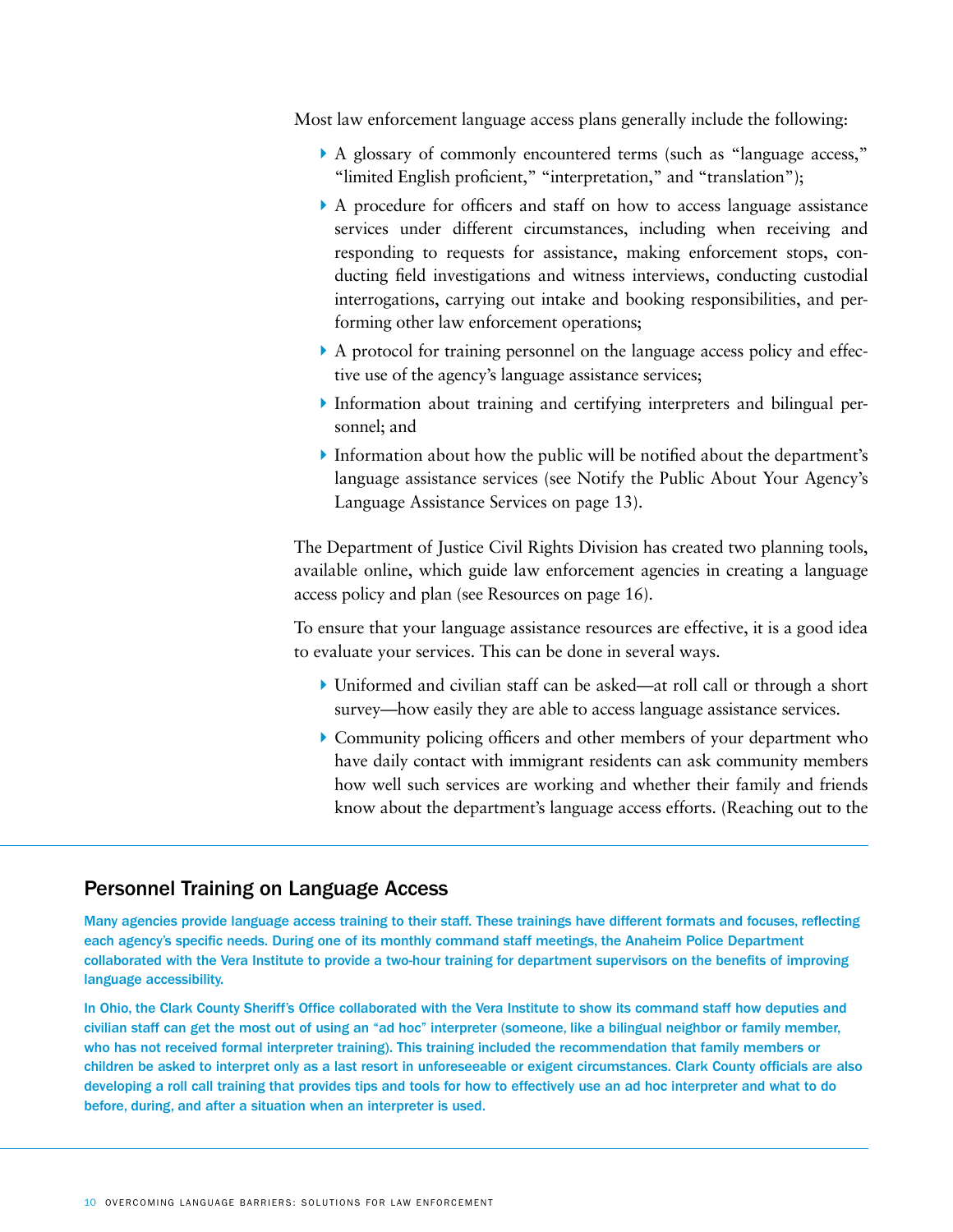community and seeking feedback will also demonstrate your department's commitment to community policing and serving all residents.)

A Community satisfaction surveys administered by either your department's staff or an independent organization can gauge how well community members are informed about your language assistance services and efforts.

Based on your evaluation, your department may determine that your language access policy or plan needs to be updated.

#### Educate Staff About Language Access

As police officers often work in conditions that are high stress and time sensitive, language assistance services and resources should be easy for them to access. All personnel—from officers to 911 communication staff to front desk personnel—should therefore be trained on how to respond when interacting with LEP individuals. Training on how and when to request an interpreter, for example, can reduce delays that may arise on occasions when staff must choose between accessing a bilingual officer, a civilian interpreter, or a connection to a telephonic interpreter. The training should also emphasize how improving language access can make department members' jobs easier and safer.

Language access trainings can include:

- $\blacktriangleright$  demographic information about local LEP populations and where they live,
- A guidance on accessing interpretation and translation resources,
- $\blacktriangleright$  tips on how to work with bilingual staff and interpreters, and
- $\triangleright$  instruction on what to do when no bilingual officer or interpreter is available.

Individuals who undergo training should receive tangible resources to carry with them in the field. These may include copies of the department's language access policy and procedure, translations of the Miranda warning (for officers who are fluent in those languages), and specific instructions on how to access a telephonic interpreting service. Staff should also be given a language identification card or booklet. This resource can be used to identify what language an LEP individual is speaking. Copies of "I Speak," a language identification guide for law enforcement and other criminal justice agencies, produced by the State of Ohio Office of Criminal Justice Services, are available online (see Resources on page 16).

#### Identify and Train Bilingual Staff

Some agencies have been able to successfully recruit, hire, and compensate staff with foreign language skills. However, levels of bilingualism among individuals can vary. The best way to ensure that a person is truly bilingual is to test his/her spoken and written proficiency in the other language. Some departments have

Training staff on an agency's language assistance services reduces delays and makes department members' jobs easier and safer.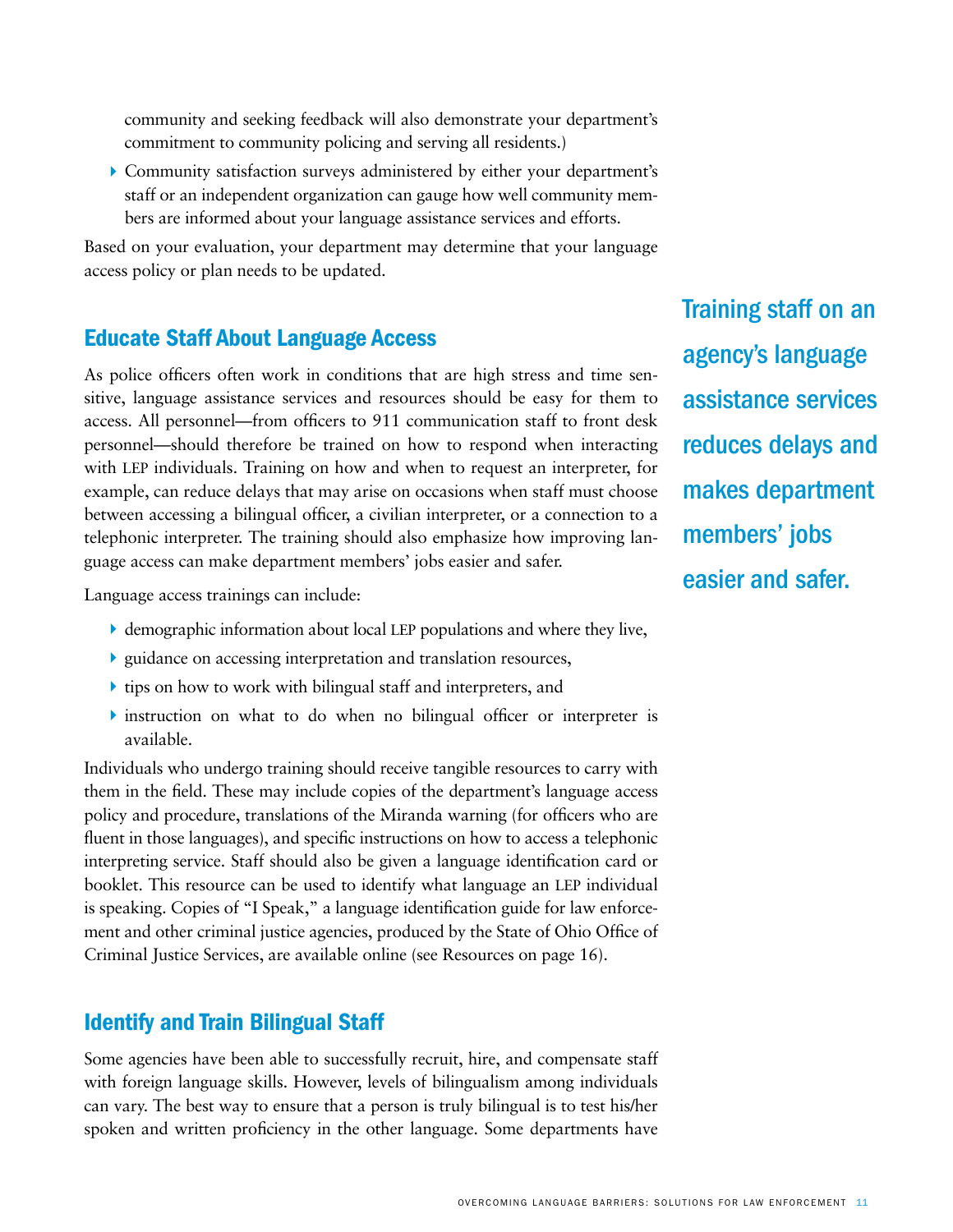partnered with other municipal agencies, the courts, or private language service companies to use their proficiency exams; other departments are developing their own proficiency exams that include law enforcement terminology.

Bilingual officers who serve as interpreters for their colleagues may benefit greatly from training on how to be a police department interpreter. Interpreter training can include information about:

- $\blacktriangleright$  the interpreter's role and responsibilities,
- $\blacktriangleright$  key terminology used in law enforcement settings,
- $\blacktriangleright$  how to prepare for an interpretation,
- how to negotiate rank when interpreting, and
- A how to maintain control during difficult interpreting situations.

Supervisors should be made aware that bilingual staff called upon to interpret for their colleagues may feel the pressures of an increased workload or find themselves routinely diverted from their normal work assignments.

As the nationwide demand for bilingual law enforcement officers grows, many agencies face challenges in recruiting qualified bilingual sworn personnel. Many departments, including the Anaheim Police Department and the Las Vegas Metropolitan Police Department, offer a base pay incentive for Spanish-speaking staff who pass the certification test.

Some agencies have found that it is easier to recruit bilingual individuals to fill civilian positions such as dispatch operators, civilian interpreters, civilian report writers, and other clerical personnel. Bilingual civilian staff can also be used to build ties with the community and to serve as civilian public information officers. Many bilingual staff may already have relationships with immigrant residents in their community and may not need to spend time identifying key community service providers. Because civilian staff are not uniformed, they may have the added benefit of inspiring less fear among residents and more willingness to collaborate. In some instances, bilingual individuals hired for civilian positions may later choose to join the police academy to become a police officer.

#### Using Bilingual Civilian Staff

The Anaheim Police Department targets local high schools and colleges with large immigrant student populations to recruit for its cadet programs. Bilingual cadets are often placed at the front desk of area command stations that serve high numbers of Latino or Asian residents.

The Las Vegas Metropolitan Police Department recruits and trains Spanish-speaking residents to become paid civilian interpreters for its Hispanic Interpreter Services Program (HISP). HISP interpreters are stationed in a centrally located substation and either drive to the scene to interpret in person or interpret over the telephone. They are recruited from local colleges and community organizations and represent many facets of the city's diverse Spanish-speaking population, including the Mexican, Cuban, Chilean, and Guatemalan communities.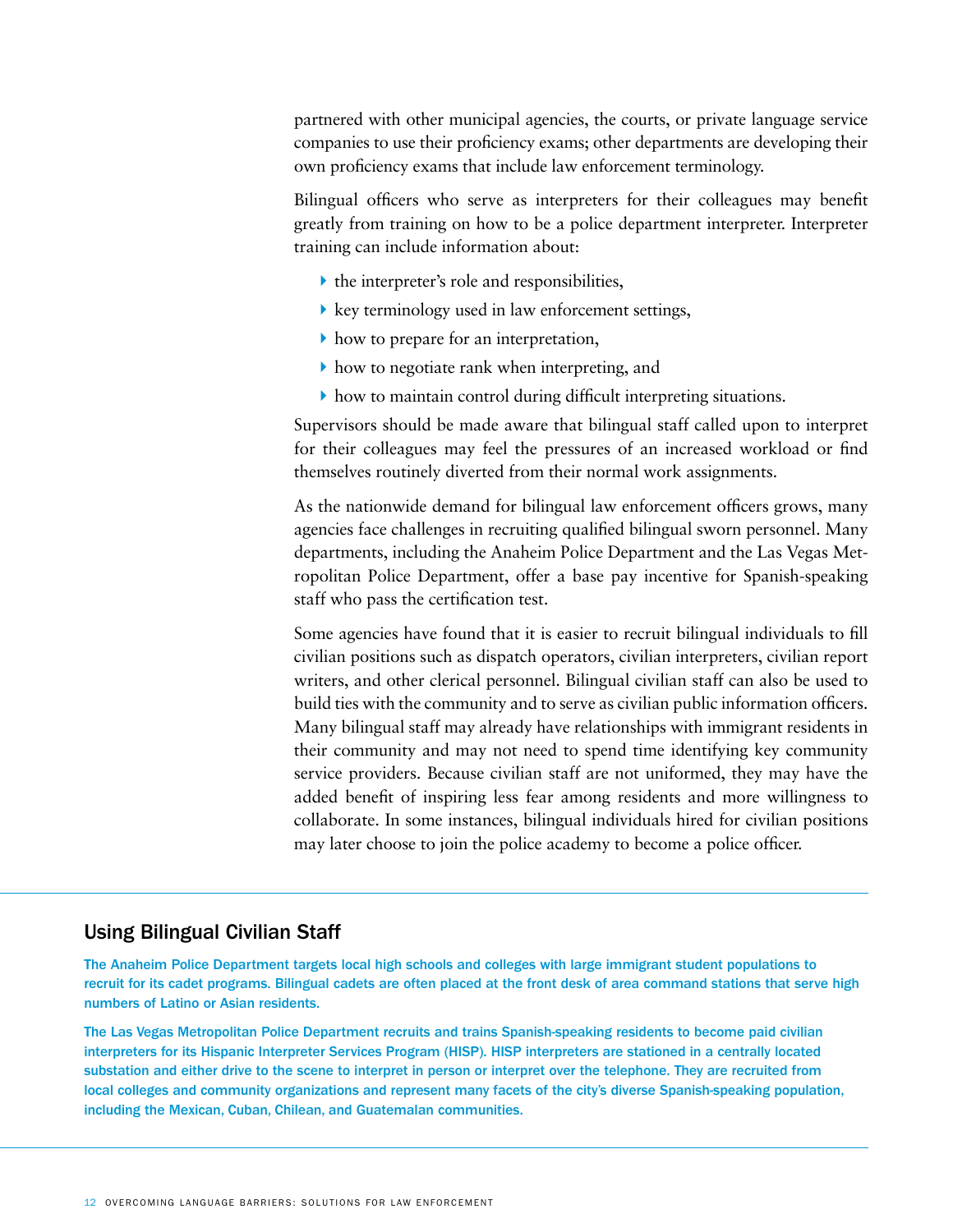#### Notify the Public About Your Agency's Language Assistance Services

It is important to inform the public about your agency's language access policy and language assistance services. LEP residents who are unaware of language assistance services may not fully access them. The task of educating immigrant residents about your agency's role and services may seem daunting, especially when there is a language barrier. However, your uniformed and civilian staff can relay information to immigrant leaders and residents through community- and faith-based organizations or even local ethnic grocery stores and restaurants. Ethnic print and broadcast media and English as a Second Language programs at libraries and local community centers can also be information hubs for new immigrants.

Providing notice to the public often assists departments in connecting with community organizations, colleges and schools, religious groups, community leaders, and other language assistance resources such as local interpreters and translators, which can be of vital assistance to a department.

#### Pool Language Access Resources

Most law enforcement agencies must deal with the reality of having fewer financial and personnel resources than they would like. Many simply cannot justify allocating significant resources or hiring full-time staff to provide language assistance. These agencies may, however, be able to pool and share their language resources with other government agencies. Separate government agencies often face similar challenges in serving a multilingual and diverse community. You might therefore consider collaborating with other agencies in your city or county—including first responder and emergency services, the departments of public housing and social services, and the courts—to share existing strategies, brainstorm new solutions, or create a pool of interpreters to be used by several agencies. Just as neighboring law enforcement agencies partner with each other to provide mutual aid, local and regional departments can coordinate to develop creative approaches for better communication with LEP residents and share resources.

#### Pooling Resources and Leveraging Assets

The Anaheim Police Department is one of 37 law enforcement agencies in Orange County, California. It routinely "borrows" Vietnamese-speaking officers from neighboring agencies that serve large numbers of Vietnamese residents, while smaller law enforcement agencies have used Anaheim's American Sign Language interpreters. Anaheim's city government, meanwhile, has assumed responsibility for providing language testing and bilingual certification, Spanish language classes, and document translations for all city agencies, including the police department. Leveraging neighboring agency and city government resources has allowed Anaheim police to address language barriers more comprehensively and cost effectively.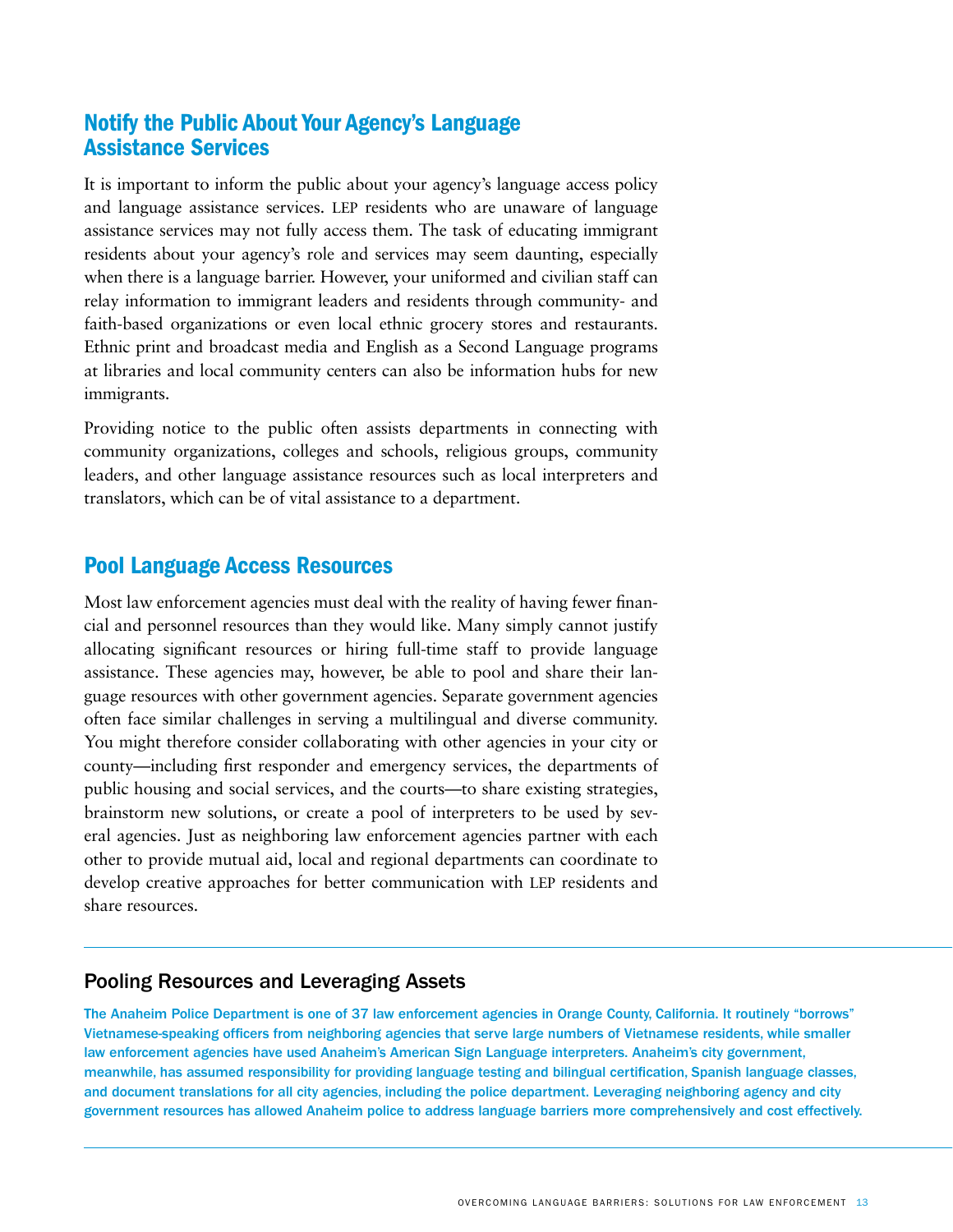### It is Possible to Ensure Language Access

The ultimate goals are to increase your department's ability to communicate and serve, to develop strong, trusting relationships with immigrant community members, and to ensure that officers can do their jobs effectively.

As immigrant communities and LEP populations throughout the nation continue to grow, police departments of all shapes and sizes are developing creative ways to bridge the language gap between officers and LEP individuals. The strategies and promising practices highlighted in this report represent just a few of the innovative approaches that are currently being used by law enforcement agencies around the county. In presenting these innovations, we hope to stimulate other agencies to address their own language gaps and, perhaps, inspire more innovation in this field.

The U.S. Department of Justice requires that law enforcement agencies receiving federal assistance develop strategies for communicating with LEP individuals with whom they do, or might, come into contact. Your department may not be able to implement all of the strategies described in this report. However, it is important to remember that developing a language access policy and a plan that actually puts the policy into practice can improve your department's performance. And, as noted earlier, it is a requirement if your agency receives federal financial assistance.

Whatever language strategies your department may choose to take on, the ultimate goals are to increase your department's ability to communicate with and serve LEP individuals; to develop strong, trusting relationships with immigrant community members; and to ensure that officers can do their jobs effectively. The bottom line is that all law enforcement agencies can do something so that their commitment to justice and service is not lost in translation.

#### Endnotes

- 1. Migration Information Source, "Immigration to the United States by Decade; Fiscal Years 1821 to 2000," <http://www.migrationinformation.org/GlobalData/charts/final.immig.shtml>.
- 2. Elizabeth Grieco, "English Abilities of the U.S. Foreign-Born Population," (Washington, DC: Migration Policy Institute, January 2003). <http://www.migrationinformation.org/USFocus/display.cfm?ID=84>.
- 3. Nolan Malone, Kaari F. Baluja, Joseph M. Costanzo, and Cynthia J. Davis, *Census 2000 Brief: The Foreign-Born Population* (Washington, DC: U.S. Census Bureau, December 2003). <http://www.census.gov/prod/2003pubs/c2kbr-34.pdf>.
- 4. In recent years, an increasing number of schools are reporting the languages spoken by students in their public report cards mandated by the No Child Left Behind Act.
- 5. The DOJ's Guidance to Federal Financial Assistance Recipients Regarding Title VI Prohibition Against National Origin Discrimination Affecting Limited English Proficient Persons can be accessed at http://www.usdoj.gov/crt/cor/lep/DOJFinLEPFRJun182002.pdf.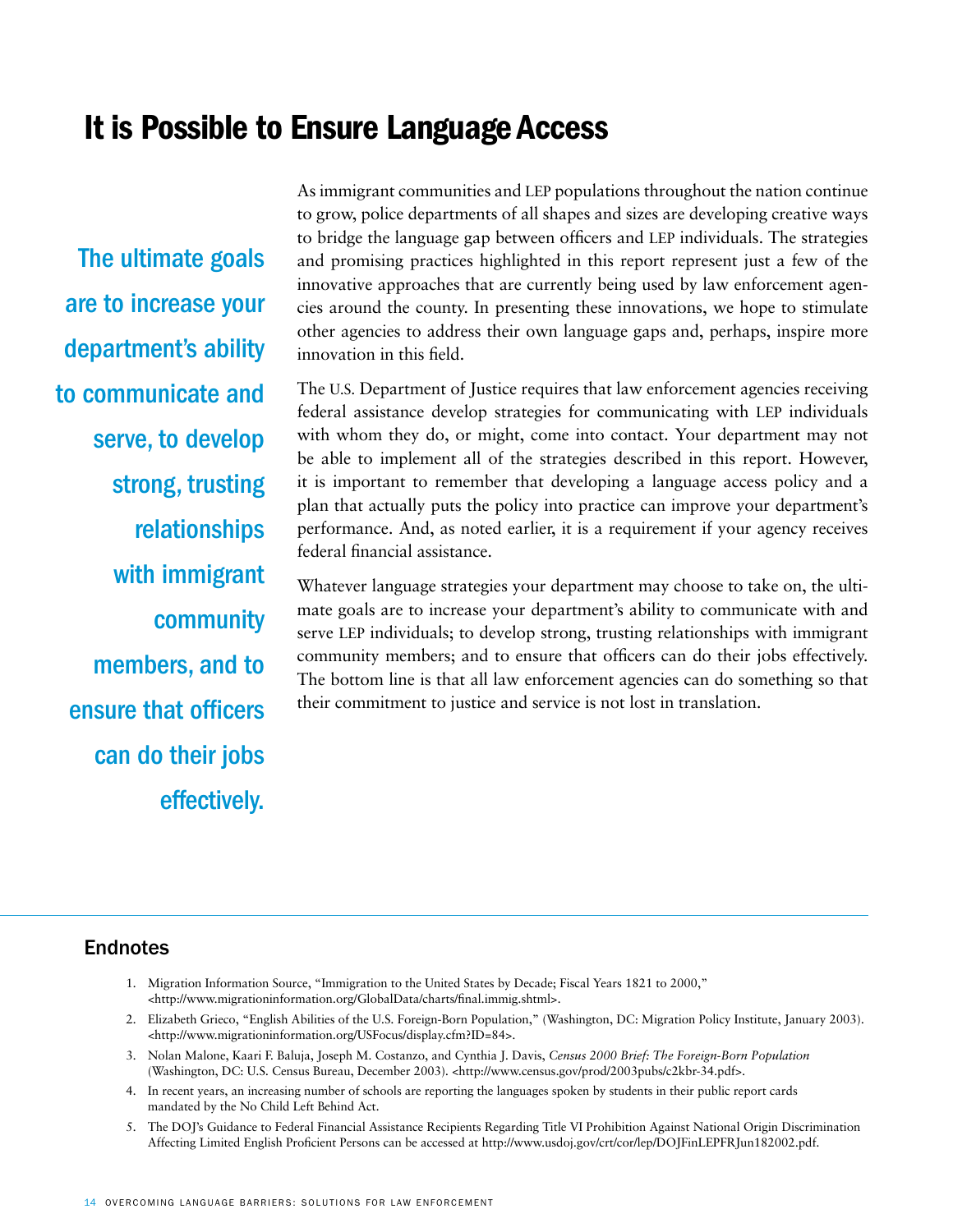## Strategies for Your Agency to Ensure Language Access

|                          | Determine the languages spoken in your jurisdiction by collecting<br>demographic data from local and federal sources.                                     |
|--------------------------|-----------------------------------------------------------------------------------------------------------------------------------------------------------|
| $\Box$                   | Undergo a planning process to develop a language access policy and<br>protocol guidance.                                                                  |
| $\Box$                   | Educate all agency personnel about language access and how to utilize<br>agency language assistance services.                                             |
| $\Box$                   | Recruit bilingual personnel and offer a base pay increase for staff who<br>pass a proficiency exam.                                                       |
| $\vert \ \ \vert$        | Provide bilingual personnel with police interpreter training.                                                                                             |
| $\overline{\phantom{a}}$ | Encourage officers and civilian staff to use their language skills.                                                                                       |
| $\mathbb{R}^n$           | Train staff on how to effectively work with "ad hoc," volunteer, and<br>professional interpreters during an interaction with an LEP individual.           |
| $\Box$                   | Deploy bilingual personnel to areas with high numbers of LEP residents.                                                                                   |
| $\Box$                   | Use bilingual civilian staff to conduct community outreach and build<br>relationships between your department and immigrant and LEP residents.            |
|                          | Translate signage and documents that communicate vital information to<br>the public into the most prevalent languages spoken by LEP community<br>members. |
|                          | Notify the public about your agency's language access policy and language<br>assistance resources.                                                        |
|                          | Pool resources and leverage assets with other agencies and services in<br>your city or county.                                                            |
|                          |                                                                                                                                                           |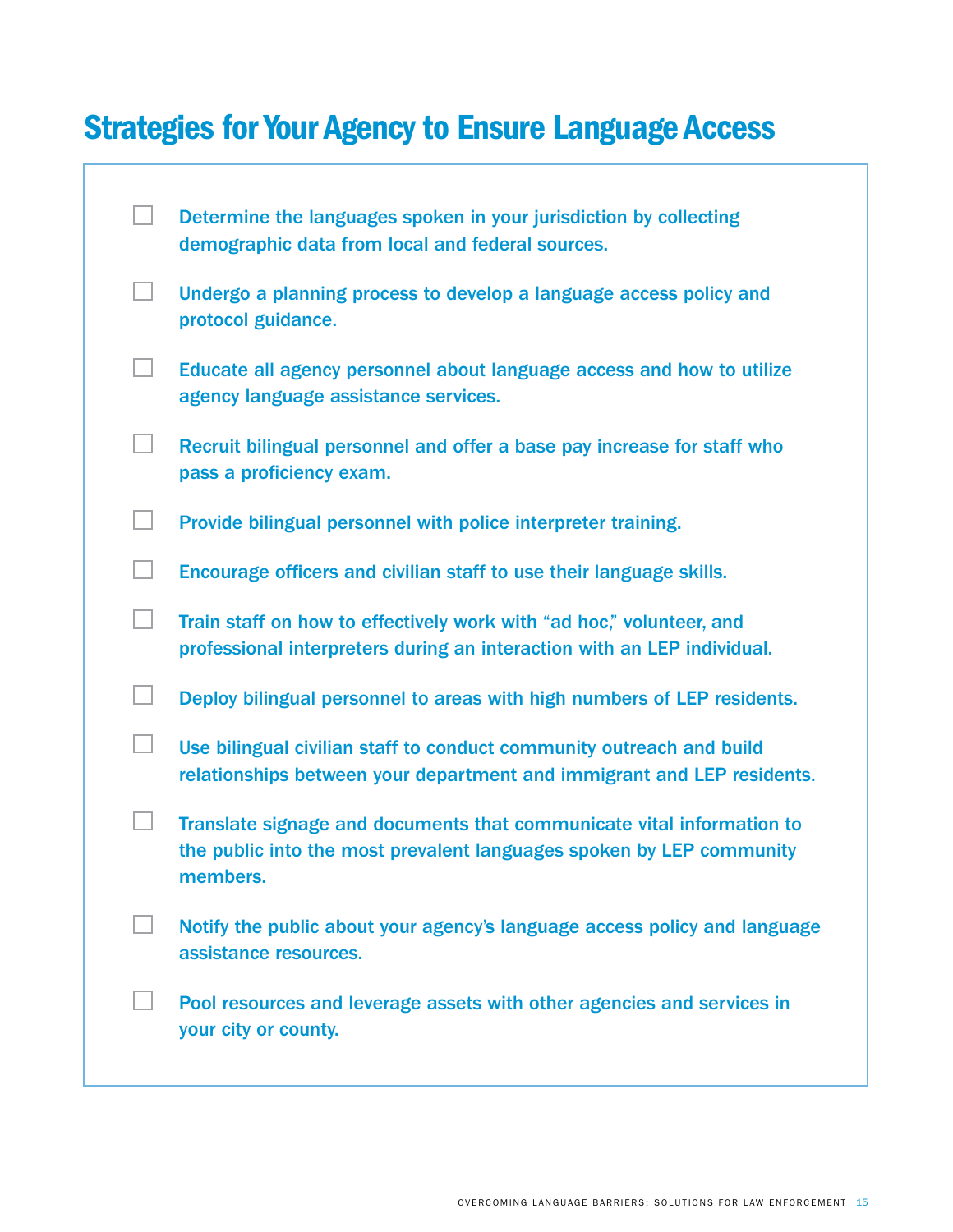### Resources

#### Referenced Resources

*Executive Order 13166 Limited English Proficiency Resource Document: Tips and Tools from the Field*. Washington, DC: U.S. Department of Justice, Civil Rights Division, 2004. <http://www.lep.gov/tips\_tools\_92104.htm>.

*Planning Tool: Considerations for Creation of a Language Assistance Policy and Implementation Plan for Addressing Limited English Proficiency in a Department of Corrections*. Washington, DC: U.S. Department of Justice, Civil Rights Division, 2006. <http://www.lep.gov/LEP\_Corrections\_Planning\_Tools.htm>.

*Planning Tool: Considerations for Creation of a Language Assistance Policy and Implementation Plan for Addressing Limited English Proficiency in a Law Enforcement Agency*. Washington, DC: U.S. Department of Justice, Civil Rights Division, 2006. <http://www.lep.gov/Law\_Enforcement\_Planning\_Tool.htm>.

*"I Speak" Language Identification Guide.* State of Ohio Office of Criminal Justice Services, 2005. <http://www.lep.gov/ocjs\_languagecard.pdf>.

#### Additional Resources

*Hispanic Robbery Initiative: Reducing Robbery Victimization and Increasing Trust of Police and Financial Institutions in a Hispanic Community*. Charlotte-Mecklenburg Police Department, North Carolina. Washington, DC: U.S. Department of Justice, Office of Community Oriented Policing Services and Center for Problem-Oriented Policing, 2002. <http://www.popcenter.org/Library/Goldstein/2002/02-08(F).pdf>.

*Language Assistance for Law Enforcement.* Curtis, Natasha. Seattle, WA: National Association of Judiciary Interpreters and Translators, 2006. <http://www.najit.org/Documents/LawEnforcement200609.pdf>.

*Protecting Your Community From Terrorism: Strategies for Local Law Enforcement.* Davies, Heather J. and Gerard R. Murphy. Washington, DC: U.S. Department of Justice Office of Community Oriented Policing Services and Police Executive Research Forum, 2004. <http://www.cops.usdoj.gov/mime/open.pdf?Item=1364>.

*By the Numbers: A Guide for Analyzing Race Data from Vehicle Stops*. Fridell, Lorie A. Washington, DC: U.S. Department of Justice Office of Community Oriented Policing Services and Police Executive Research Forum, 2004. <http://www.cops.usdoj.gov/default.asp?Item=1476>.

*Understanding Race Data from Vehicle Stops: A Stakeholder's Guide*. Fridell, Lorie A. Washington, DC: U.S. Department of Justice Office of Community Oriented Policing Services and Police Executive Research Forum, 2005. <http://www.cops.usdoj.gov/mime/open.pdf?Item=1577>.

*Racially Biased Policing: A Principled Response.* Fridell, Lorie A., Robert Lunney, Drew Diamond, and Bruce Kubu. Washington, DC: U.S. Department of Justice Office of Community Oriented Policing Services and Police Executive Research Forum, 2001. <http://www.cops.usdoj.gov/mime/open.pdf?Item=1598>.

*Day Labor Project: A Community's Response to the Problems of Casual Laborers*. Glendale Police Department, California. Washington, DC: U.S. Department of Justice, Office of Community Oriented Policing Services and Center for Problem-Oriented Policing, 1997. <http://www.popcenter.org/Library/Goldstein/1997/97-22(W).pdf>.

*Disorder at Day Labor Sites.* Guerette, Rob T. Problem-Oriented Guides for Police Problem-Specific Guide Series No. 44. Washington, DC: U.S. Department of Justice, Office of Community Oriented Policing Services, 2006. <http://www.popcenter.org/Problems/problem-disorder\_daylabor.htm>.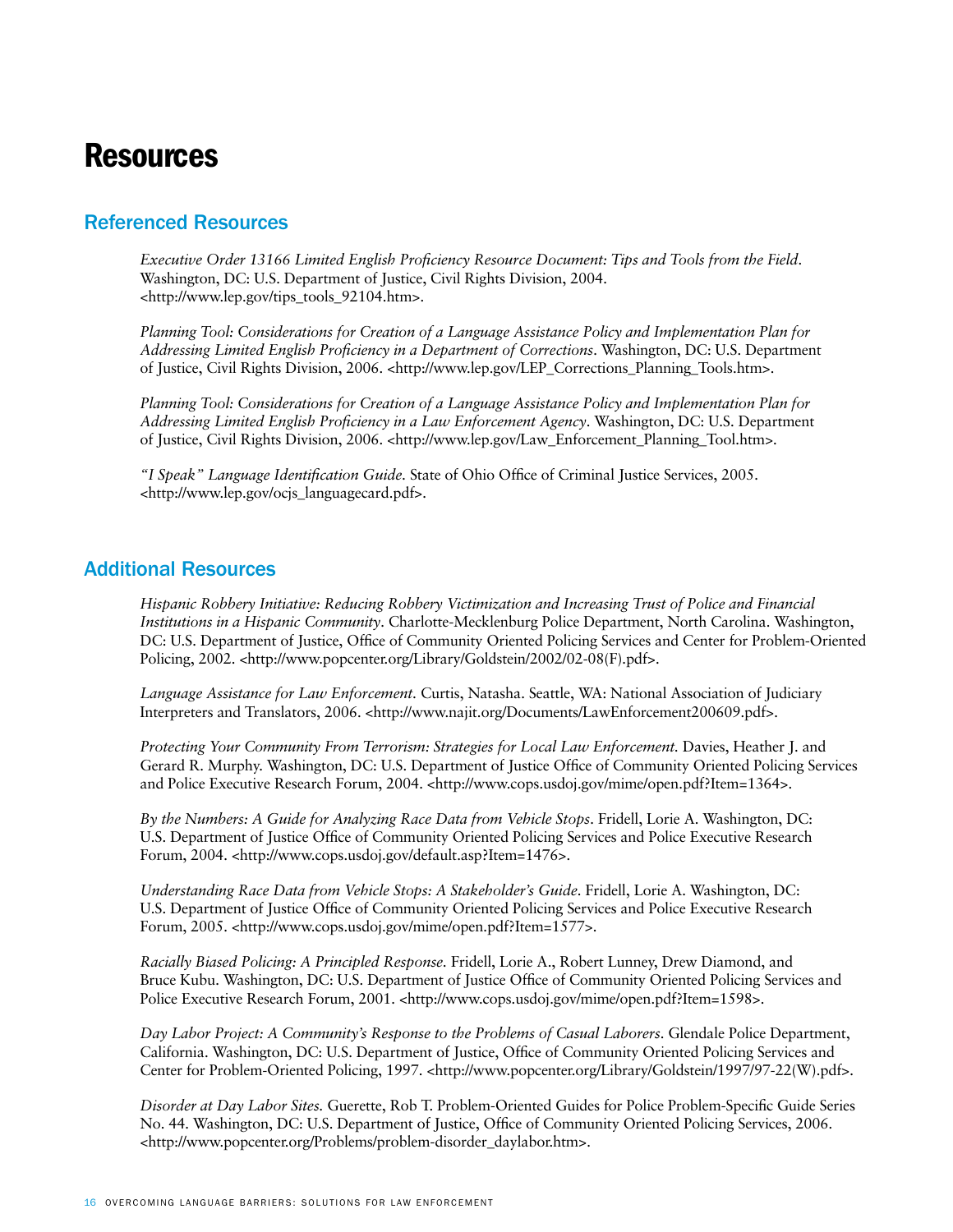"Latino Academy." Kathman, Thomas E., and Tim Chesser. *The Police Chief* 72, no. 6 (2005). <http://policechiefmagazine.org/magazine/index.cfm?fuseaction=display&article\_id=616&issue\_id=62005>.

*Translating Justice: A Guide for New York City's Justice and Public Safety Agencies to Improve Access for Residents with Limited English Proficiency*. Khashu, Anita, and Cari Almo. New York: Vera Institute of Justice, 2005. <http://www.vera.org/publication\_pdf/342\_619.pdf>.

*Building Strong Police-Immigrant Community Relations: Lessons from a New York City Project.*  Khashu, Anita, Robin Busch, and Zainab Latif. New York: Vera Institute of Justice, 2005.  $\text{http://www.vera.org/publication.pdf/300_564.pdf}$  or  $\text{http://www.cops.usdoj.gov/mine/open.pdf?Item=1576>$ .

*Protecting Civil Rights: A Leadership Guide for State, Local, and Tribal Law Enforcement.* Markovic, John. Washington, DC: U.S. Department of Justice, Office of Community Oriented Policing Services and International Association of Chiefs of Police, 2006. <http://www.cops.usdoj.gov/Default.asp?Item=1814> or <http://www.theiacp.org/documents/index.cfm?fuseaction=document&document\_type\_id=1&document\_id=862>.

*A Suggested Approach to Analyzing Racial Profiling: Sample Templates for Analyzing Car-Stop Data*. McMahon, Joyce, and Amanda Kraus. Washington, DC: U.S. Department of Justice, Office of Community Oriented Policing Services and the CNA Corporation, 2005. <http://www.cops.usdoj.gov/mime/open.pdf?Item=1462>.

"Reaching English-as-a-Second-Language Communities: Talking with the Police." Moy, Jones, and Brent Archibald. *The Police Chief* 72, no. 6 (2005). <http://policechiefmagazine.org/magazine/index.cfm?fuseaction=display&article\_id=614&issue\_id=62005>.

*Best Practices Guide: Developing a Police Department Policy-Procedure Manual.* Orrick, W. Dwayne. Alexandria, VA: International Association of Chiefs of Police, n.d. <http://www.theiacp.org/research/PCDR.pdf>.

*Talking with the Police: An English Language and Civics Workbook for English Language Learners.*  Reta, Cathay O., and Martha A. Lane. Monterey Park, CA: Bruggemeyer Memorial Library LAMP Program, 2002. <http://www.otan.us/images/publicarchive/ArchivesDigitalFiles/ELCivics/003369.pdf>.

"Lost in Translation: Limited English Proficient Populations and the Police." Venkatraman, Bharathi A. *The Police Chief* 73, no. 4 (2006). <http://policechiefmagazine.org/magazine/index.cfm?fuseaction=display&article\_id=861&issue\_id=42006>.

#### For Further Information

To access a federal clearinghouse of information, tools, and technical assistance regarding limited English proficiency and language services for federal agencies and recipients of federal funds, visit www.LEP.gov.

For additional information on advancing community policing and other law enforcement topics, visit www.cops.usdoj.gov.

© 2007 Vera Institute of Justice

Edited by Robin Campbell

Design by Jeanne Criscola | Criscola Design

Cover photograph by India Baird in collaboration with Chief Peter Demnitz and the Morristown, New Jersey Police Department.